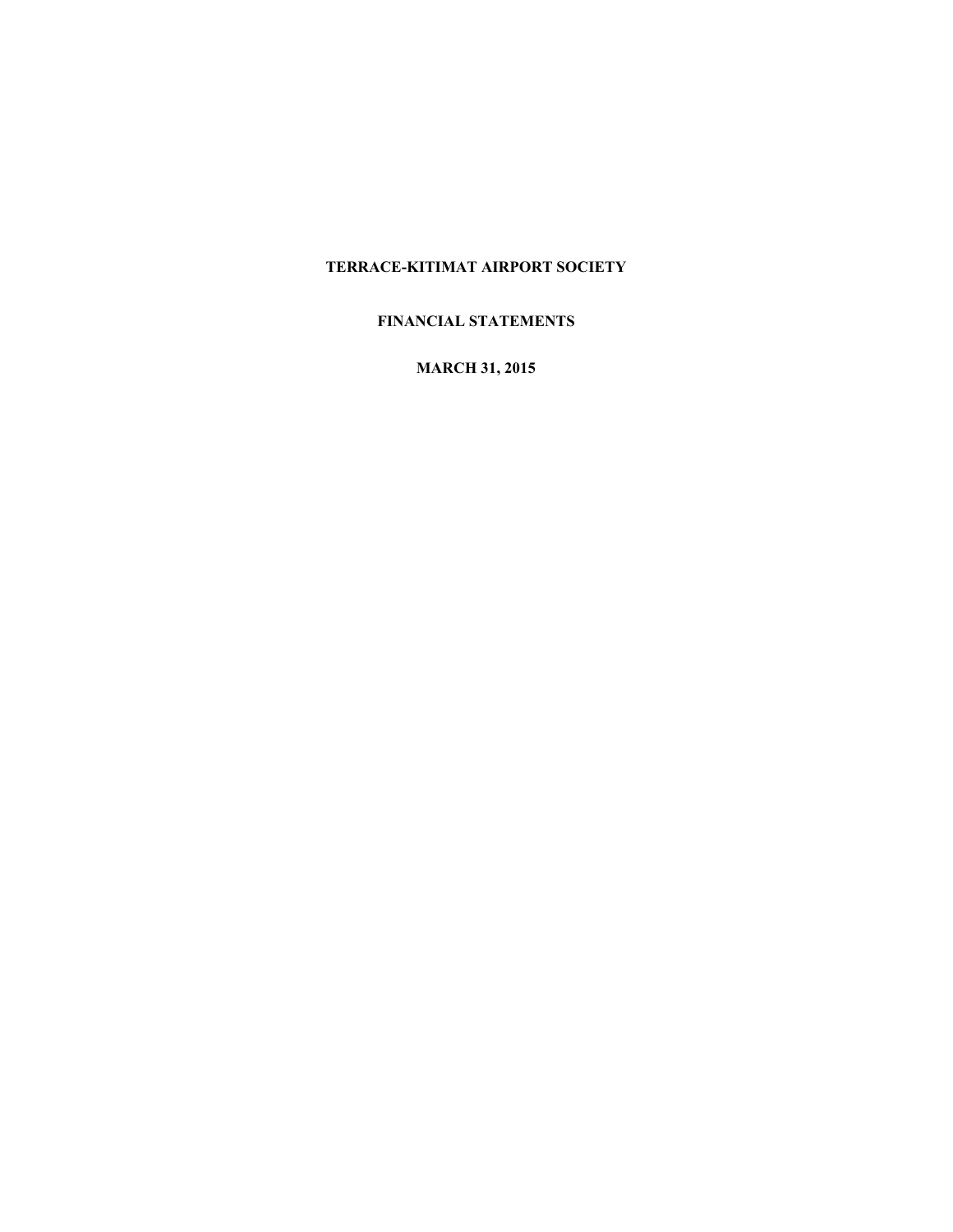# **MARCH 31, 2015**

# **CONTENTS**

|                                                                              | <u>Page</u>    |
|------------------------------------------------------------------------------|----------------|
| <b>INDEPENDENT AUDITOR'S REPORT</b>                                          |                |
| FINANCIAL STATEMENTS                                                         |                |
| <b>Statement of Financial Position</b>                                       |                |
| Statement of Revenues and Expenditures                                       | 3              |
| Statement of Changes in Fund Balances                                        | $\overline{4}$ |
| Statement of Cash Flows                                                      |                |
| Summary of Significant Accounting Policies and Other Explanatory Information | $6 - 10$       |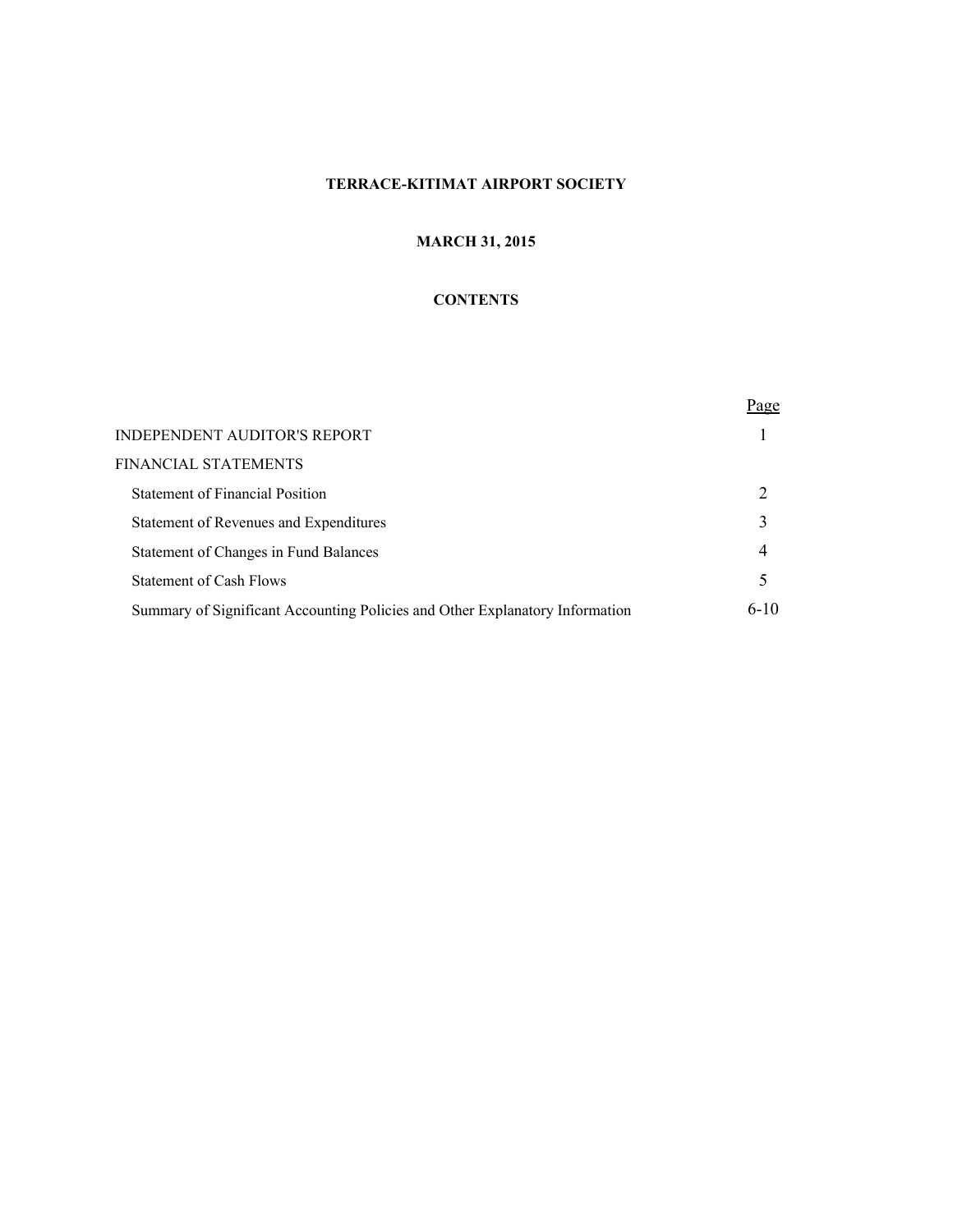#### **INDEPENDENT AUDITOR'S REPORT**

To the Directors of the Terrace-Kitimat Airport Society

We have audited the accompanying financial statements of the Terrace-Kitimat Airport Society, which comprise the statements of financial position as at March 31, 2015 and March 31, 2014 and the statements of revenues and expenditures, changes in fund balances and cash flows for the years ended March 31, 2015 and March 31, 2014, and a summary of significant accounting policies and other explanatory information.

Management's Responsibility for the Financial Statements

Management is responsible for the preparation and fair presentation of these financial statements in accordance with Canadian Accounting Standards for Not-for-Profit Organizations, and for such internal control as management determines is necessary to enable the preparation of financial statements that are free from material misstatement, whether due to fraud or error.

Auditor's Responsibility

Our responsibility is to express an opinion on these financial statements based on our audits. We conducted our audits in accordance with Canadian generally accepted auditing standards. Those standards require that we comply with ethical requirements and plan and perform the audit to obtain reasonable assurance about whether the financial statements are free from material misstatement.

An audit involves performing procedures to obtain audit evidence about the amounts and disclosures in the financial statements. The procedures selected depend on the auditor's judgment, including the assessment of the risks of material misstatement of the financial statements, whether due to fraud or error. In making those risk assessments, the auditor considers internal control relevant to the entity's preparation and fair presentation of the financial statements in order to design audit procedures that are appropriate in the circumstances, but not for the purpose of expressing an opinion on the effectiveness of the entity's internal control. An audit also includes evaluating the appropriateness of accounting policies used and the reasonableness of accounting estimates made by management, as well as evaluating the overall presentation of the financial statements.

We believe that the audit evidence we have obtained in our audits is sufficient and appropriate to provide a basis for our audit opinion.

Opinion

In our opinion, the financial statements present fairly, in all material respects, the financial position of the Terrace-Kitimat Airport Society as at March 31, 2015 and March 31, 2014 and the results of its operations and its cash flows for the years then ended in accordance with Canadian Accounting Standards for Not-for-Profit Organizations.

Terrace, British Columbia

June 26, 2015 CHARTERED ACCOUNTANTS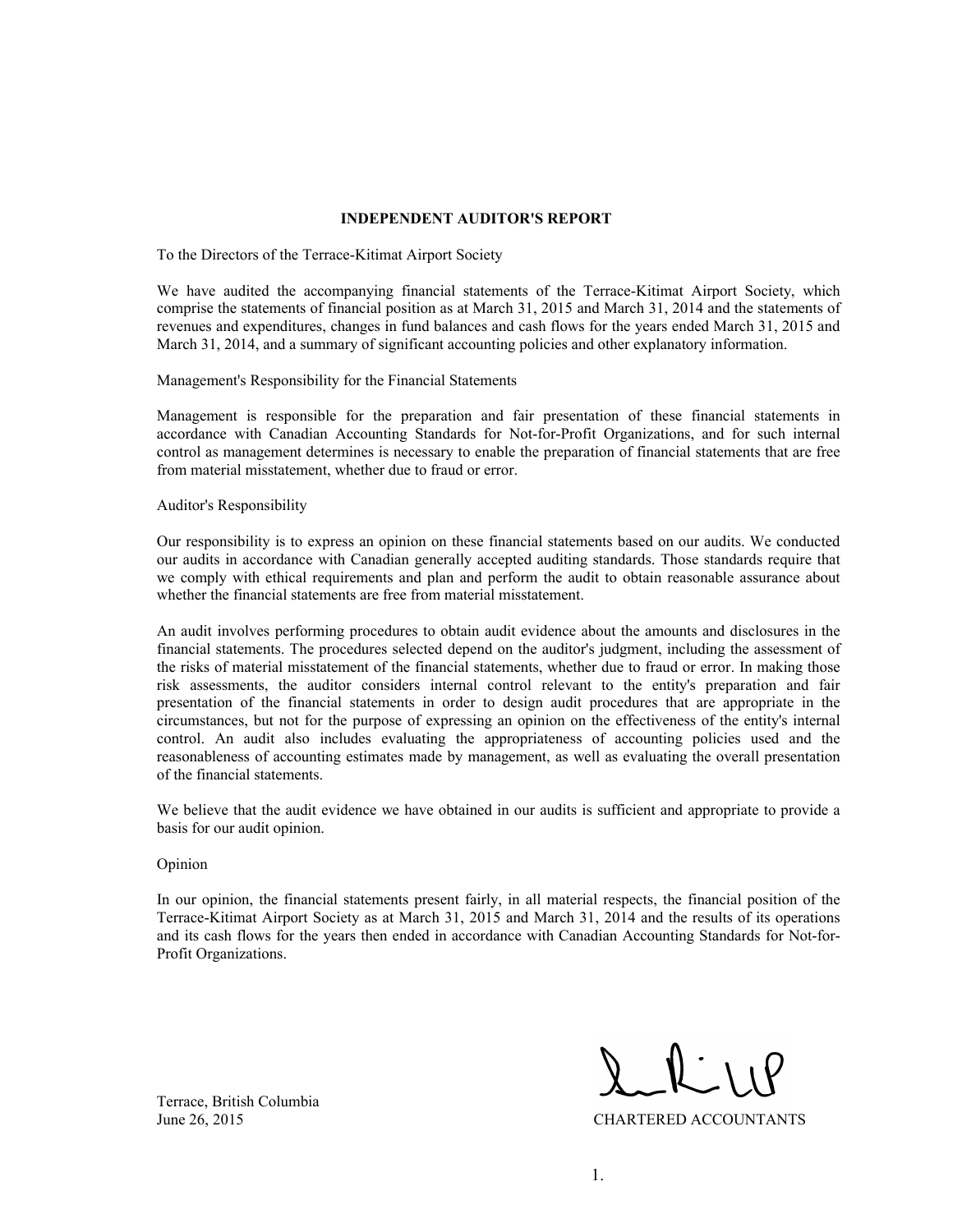## **TERRACE-KITIMAT AIRPORT SOCIETY STATEMENT OF FINANCIAL POSITION**

## **AS AT MARCH 31, 2015**

|                                          | General fund    | Capital asset<br>fund    | Capital reserve<br>fund  | March 31,<br>2015 | March 31,<br>2014 |
|------------------------------------------|-----------------|--------------------------|--------------------------|-------------------|-------------------|
|                                          |                 |                          |                          |                   |                   |
| <b>ASSETS</b>                            |                 |                          |                          |                   |                   |
| <b>CURRENT</b>                           |                 |                          |                          |                   |                   |
| Cash                                     | 18,316          |                          |                          | 18,316            | 542,164           |
| Accounts receivable                      | 1,436,389       |                          |                          | 1,436,389         | 567,279           |
| Inventory                                | 130,620         |                          |                          | 130,620           | 112,637           |
| Short-term investments                   | 28,872          |                          | 1,731,874                | 1,760,746         | 1,740,959         |
| Prepaid expenses                         | 26,400          |                          |                          | 26,400            | 26,364            |
|                                          | 1,640,597       | $\overline{\phantom{a}}$ | 1,731,874                | 3,372,471         | 2,989,403         |
|                                          |                 |                          |                          |                   |                   |
| PROPERTY, PLANT AND EQUIPMENT (Note 3)   |                 | 15,947,904               |                          | 15,947,904        | 11,026,383        |
|                                          | 1,640,597<br>S. | \$15,947,904             | \$1,731,874              | \$19,320,375      | \$14,015,786      |
| <b>LIABILITIES</b>                       |                 |                          |                          |                   |                   |
| <b>CURRENT</b>                           |                 |                          |                          |                   |                   |
| Revolving demand loan (Note 4)           | 240,000         |                          |                          | 240,000           |                   |
| Accounts payable and accrued liabilities | 587,013         |                          |                          | 587,013           | 373,243           |
| Unearned revenue                         | 71,605          |                          |                          | 71,605            | 84,920            |
|                                          | 898,618         | $\overline{\phantom{a}}$ | $\overline{\phantom{a}}$ | 898,618           | 458,163           |
|                                          |                 |                          |                          |                   |                   |
| <b>NET ASSETS</b>                        | 741,979         | 15,947,904               | 1,731,874                | 18,421,757        | 13,557,623        |
|                                          | 1,640,597<br>\$ | \$15,947,904             | 1,731,874<br>\$          | \$19,320,375      | \$14,015,786      |

## APPROVED ON BEHALF OF THE BOARD:

Director

Vermsee Director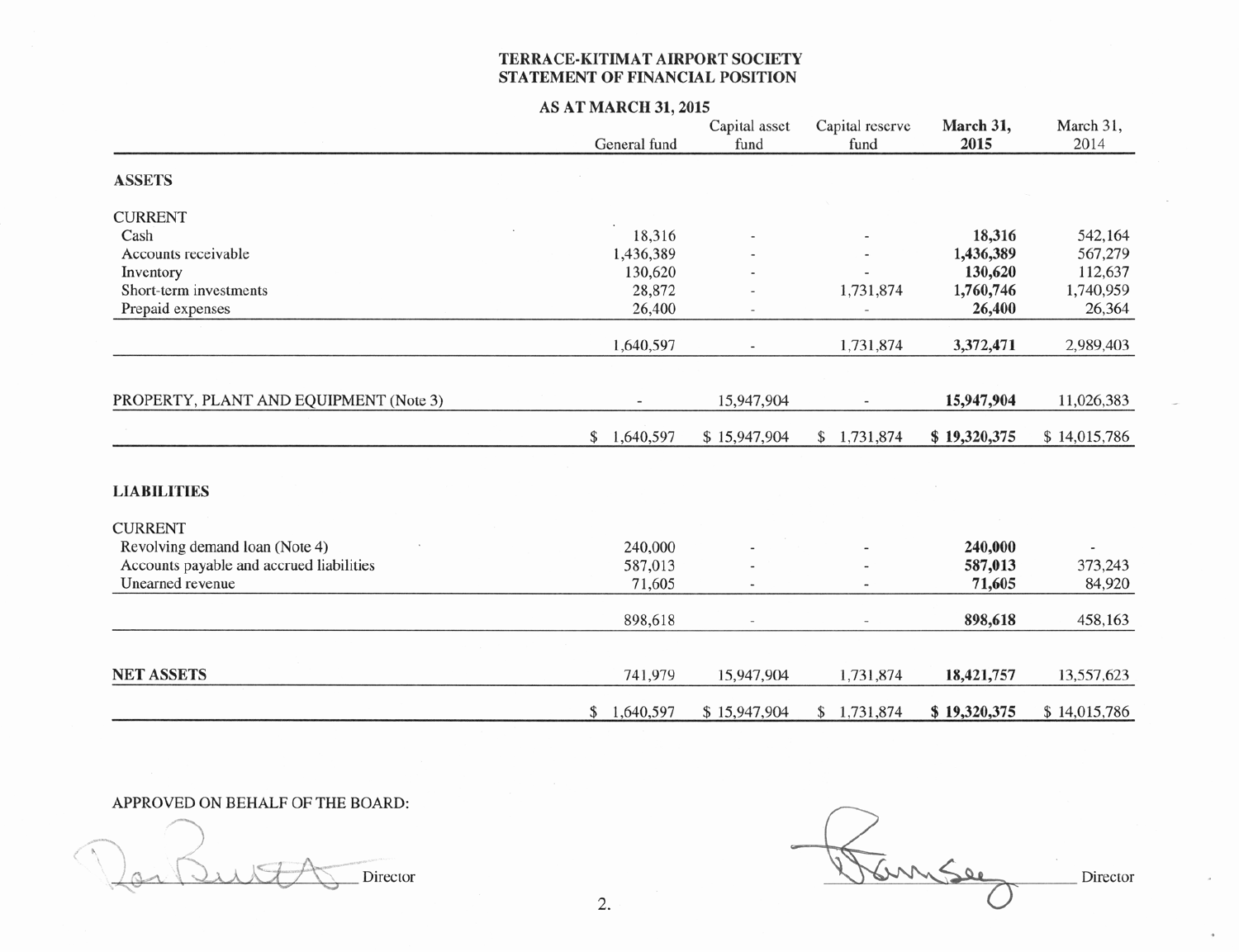## **STATEMENT OF REVENUES AND EXPENDITURES**

## **FOR THE YEAR ENDED MARCH 31, 2015**

|                                               | Capital asset   |             | Capital reserve |             |               |
|-----------------------------------------------|-----------------|-------------|-----------------|-------------|---------------|
|                                               | General fund    | fund        | fund            | 2015        | 2014          |
|                                               |                 |             |                 |             |               |
| <b>REVENUE</b>                                |                 |             |                 |             |               |
| Airport user fees                             | \$<br>3,853,605 | $\$$        | \$              | 3,853,605   | \$2,871,540   |
| Landing and other passenger fees              | 246,015         |             |                 | 246,015     | 169,475       |
| Rentals                                       | 873,072         |             |                 | 873,072     | 739,631       |
| Parking fees                                  | 623,201         |             |                 | 623,201     | 428,889       |
| Airport improvement fees                      |                 |             | 247,595         | 247,595     |               |
| Grants                                        |                 | 2,679,072   |                 | 2,679,072   |               |
| Interest                                      |                 |             | 18,387          | 18,387      | 13,477        |
| Other revenue                                 | 123,367         |             |                 | 123,367     | 84,749        |
|                                               | 5,719,260       | 2,679,072   | 265,982         | 8,664,314   | 4,307,761     |
| <b>GENERAL AND ADMINISTRATIVE EXPENSES</b>    |                 |             |                 |             |               |
| Amortization of property, plant and equipment |                 | 1,102,689   |                 | 1,102,689   | 1,120,979     |
| Bank charges and interest                     | 22,138          |             |                 | 22,138      | 12,583        |
| Directors' expenses                           | 6,728           |             |                 | 6,728       | 2,851         |
| Salaries, wages and benefits (Note 5)         | 1,380,806       |             |                 | 1,380,806   | 1,064,431     |
| Services, supplies and administration         | 1,107,043       |             |                 | 1,107,043   | 1,004,779     |
| <b>Utilities</b>                              | 180,776         |             |                 | 180,776     | 170,185       |
|                                               | 2,697,491       | 1,102,689   |                 | 3,800,180   | 3,375,808     |
| NET EARNINGS FROM OPERATIONS                  | 3,021,769       | 1,576,383   | 265,982         | 4,864,134   | 931,953       |
| EXCESS (DEFICIENCY) OF REVENUES OVER EXPENSES | \$3,021,769     | \$1,576,383 | \$<br>265,982   | \$4,864,134 | \$<br>931,953 |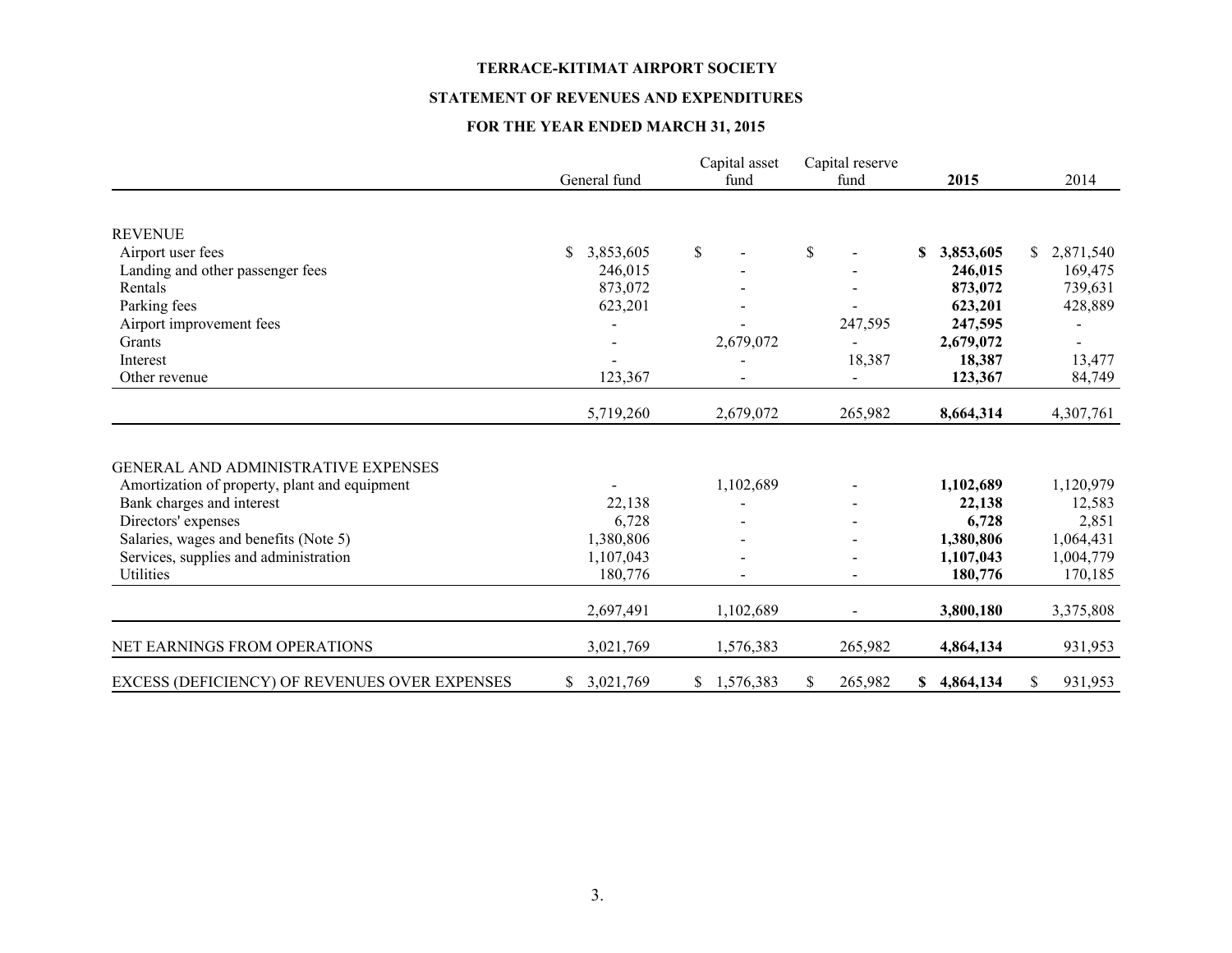## **STATEMENT OF CHANGES IN FUND BALANCES**

## **FOR THE YEAR ENDED MARCH 31, 2015**

|                                               | General fund | Capital asset<br>fund | Capital reserve<br>fund | 2015                     | 2014         |
|-----------------------------------------------|--------------|-----------------------|-------------------------|--------------------------|--------------|
|                                               |              |                       |                         |                          |              |
| FUND BALANCES, BEGINNING OF YEAR              | 818,563      | \$11,026,383          | \$1,712,677             | \$13,557,623             | \$12,625,670 |
| EXCESS (DEFICIENCY) OF REVENUES OVER EXPENSES | 3,021,769    | 1,576,383             | 265,982                 | 4,864,134                | 931,953      |
| <b>INTERFUND TRANSFERS (Note 6)</b>           | (3,098,353)  | 3,345,138             | (246, 785)              | $\overline{\phantom{0}}$ |              |
|                                               |              |                       |                         |                          |              |
| FUND BALANCES, END OF YEAR                    | 741.979      | \$15,947,904          | 1,731,874               | \$18,421,757             | \$13,557,623 |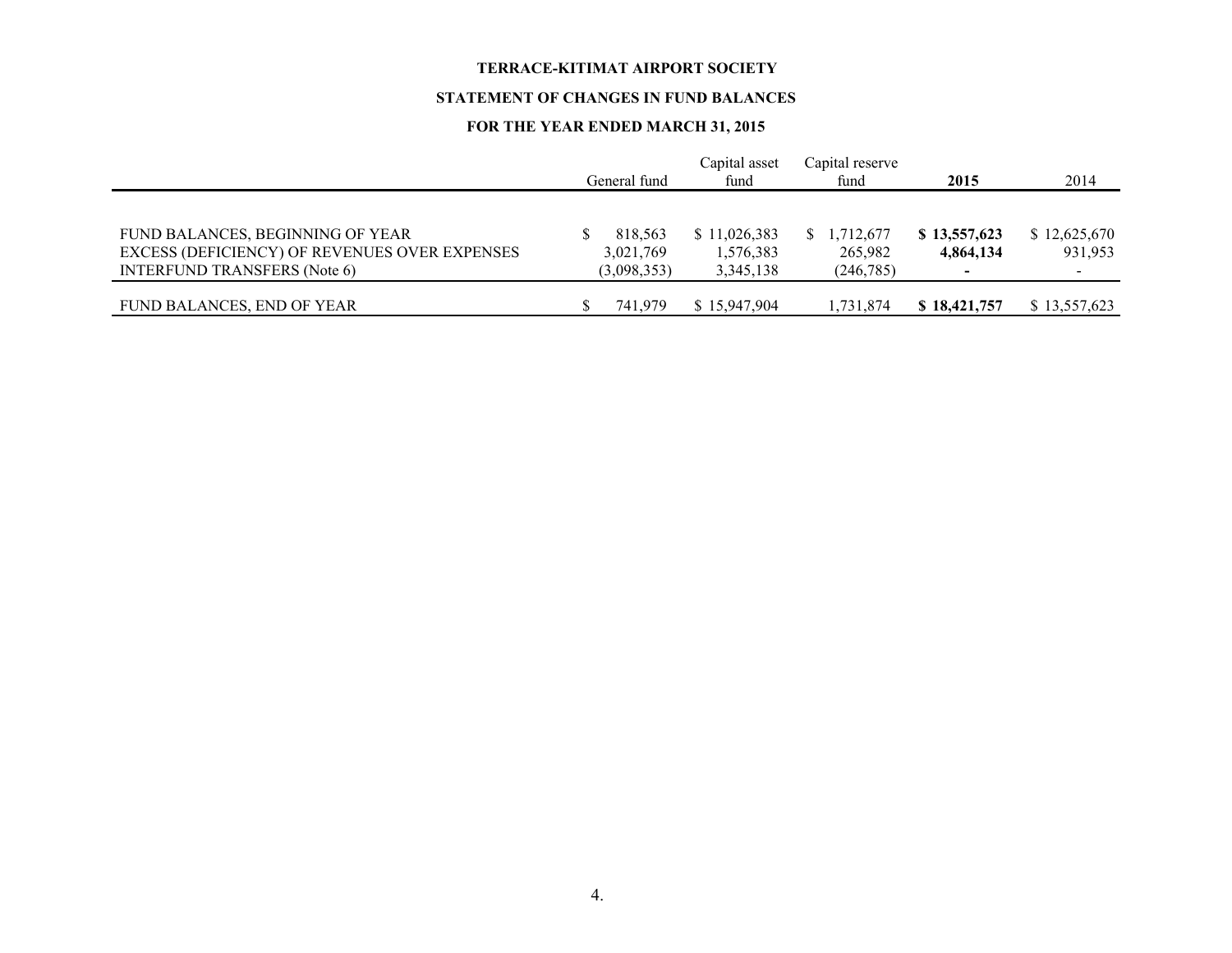## **STATEMENT OF CASH FLOWS**

## **FOR THE YEAR ENDED MARCH 31, 2015**

|                                               | 2015            | 2014                     |
|-----------------------------------------------|-----------------|--------------------------|
|                                               |                 |                          |
| CASH PROVIDED BY OPERATING ACTIVITIES         |                 |                          |
| Excess of revenue over expenses               | 4,864,134<br>\$ | 931,953<br><sup>\$</sup> |
| Adjustments for:                              |                 |                          |
| Amortization of property, plant and equipment | 1,102,689       | 1,120,979                |
|                                               | 5,966,823       | 2,052,932                |
| CHANGES IN NON-CASH WORKING CAPITAL BALANCES  |                 |                          |
| Accounts receivable                           | (869, 110)      | (304, 925)               |
| Inventory                                     | (17,982)        | 7,478                    |
| Prepaid expenses                              | (36)            | (38)                     |
| Accounts payable and accrued liabilities      | 213,770         | 89,952                   |
| Unearned revenue                              | (13,315)        | 5,026                    |
|                                               |                 |                          |
| Cash flow from (used by) operating activities | 5,280,150       | 1,850,425                |
| <b>FINANCING ACTIVITIES</b>                   |                 |                          |
| Advances from revolving demand loan           | 240,000         |                          |
| Cash flow from (used by) financing activities | 240,000         |                          |
| <b>INVESTING ACTIVITIES</b>                   |                 |                          |
| Purchase of property, plant and equipment     | (6,024,211)     | (477, 402)               |
| Purchase of short-term investments            | (19, 787)       | (1,013,198)              |
| Cash flow (used by) investing activities      | (6,043,998)     | (1,490,600)              |
| INCREASE (DECREASE) IN CASH FLOW              | (523, 848)      | 359,825                  |
| CASH, beginning of year                       | 542,164         | 182,339                  |
| CASH, end of year                             | 18,316<br>\$    | 542,164<br>S.            |
|                                               |                 |                          |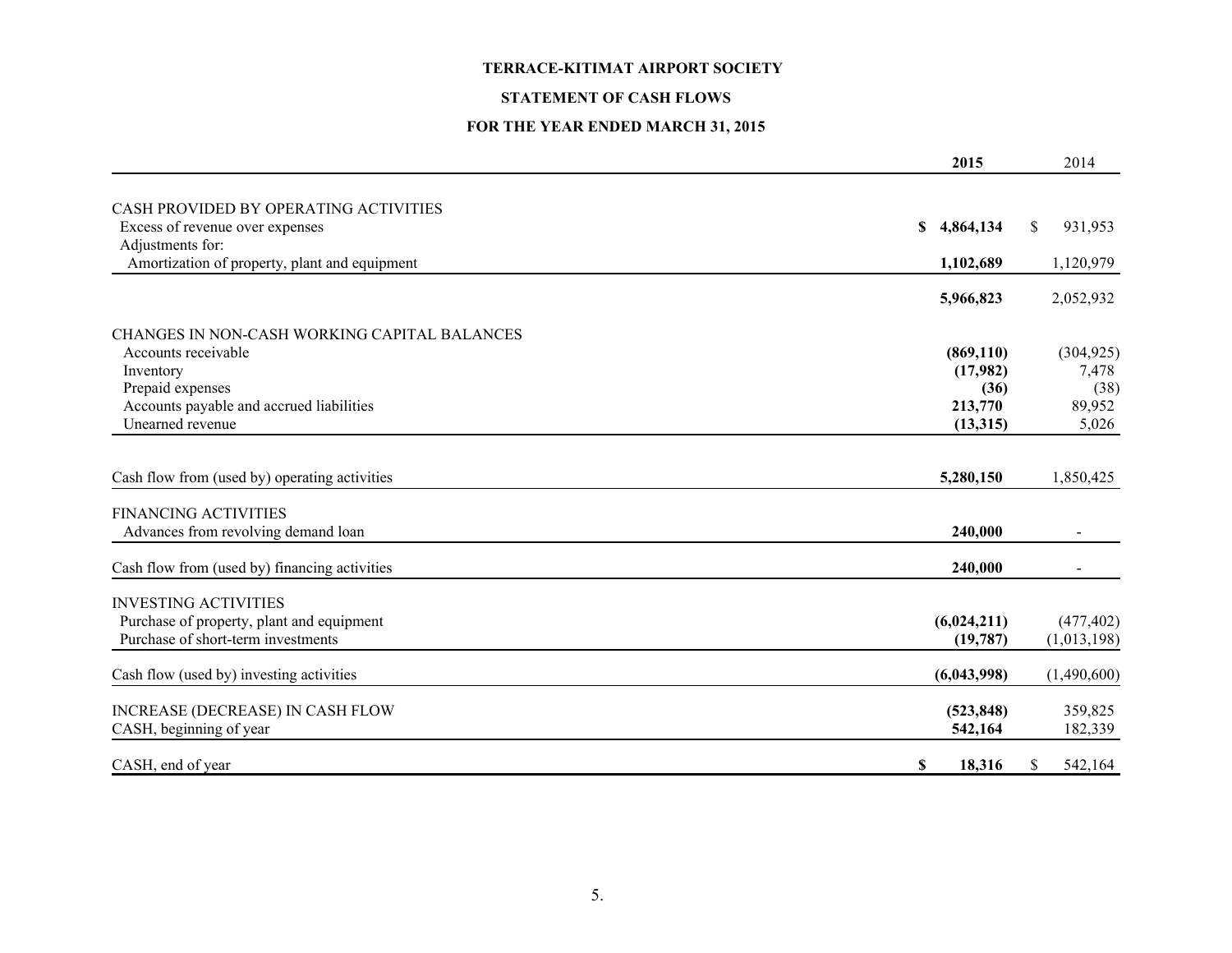#### **MARCH 31, 2015**

### **1. NATURE OF OPERATIONS**

The Terrace-Kitimat Airport Society (the "Society") was incorporated under the Society Act of British Columbia and operates on a not-for-profit basis. Accordingly, the Society is exempt from income taxes. The Society has operated the Northwest Regional Airport since April 1, 1999. The Society's main customers are airlines landing at the airport and various tenants operating businesses on the airport land and premises.

### **2. SUMMARY OF SIGNIFICANT ACCOUNTING POLICIES**

#### a) Basis of Presentation

The financial statements were prepared in accordance with Canadian accounting standards for not-for-profit organizations (ASNFPO) utilizing the restricted fund method of accounting. Canadian accounting standards for not-for-profit organizations are part of Canadian generally accepted accounting principles (GAAP).

*General fund*

The general fund reports the functional and general expenditures of the Society and the revenues financing those operations. This fund reports unrestricted resources.

### *Capital asset fund*

The capital asset fund reports the capital assets of the Society, specifically acquisitions, amortization and disposals. The fund balance represents the net book value of the Society's capital assets.

## *Capital reserve fund*

The capital reserve fund is established for funds internally restricted for future capital infrastructure and maintenance that are specifically but not limited to those works not funded by Transport Canada's capital funding programs, such as water sewer upgrades, ground side road infrastructure, parking infrastructure, runway overlays, and equipment replacement.

#### b) Inventory

The inventory of consumable supplies is recorded at the lower of cost and estimated net realizable value.

#### c) Contributions and Revenue Recognition

The Society follows the restricted fund method of accounting for contributions. Contributions are recognized as revenue of the appropriate restricted fund in the year in which they are received. All other revenues are recognized when they are earned.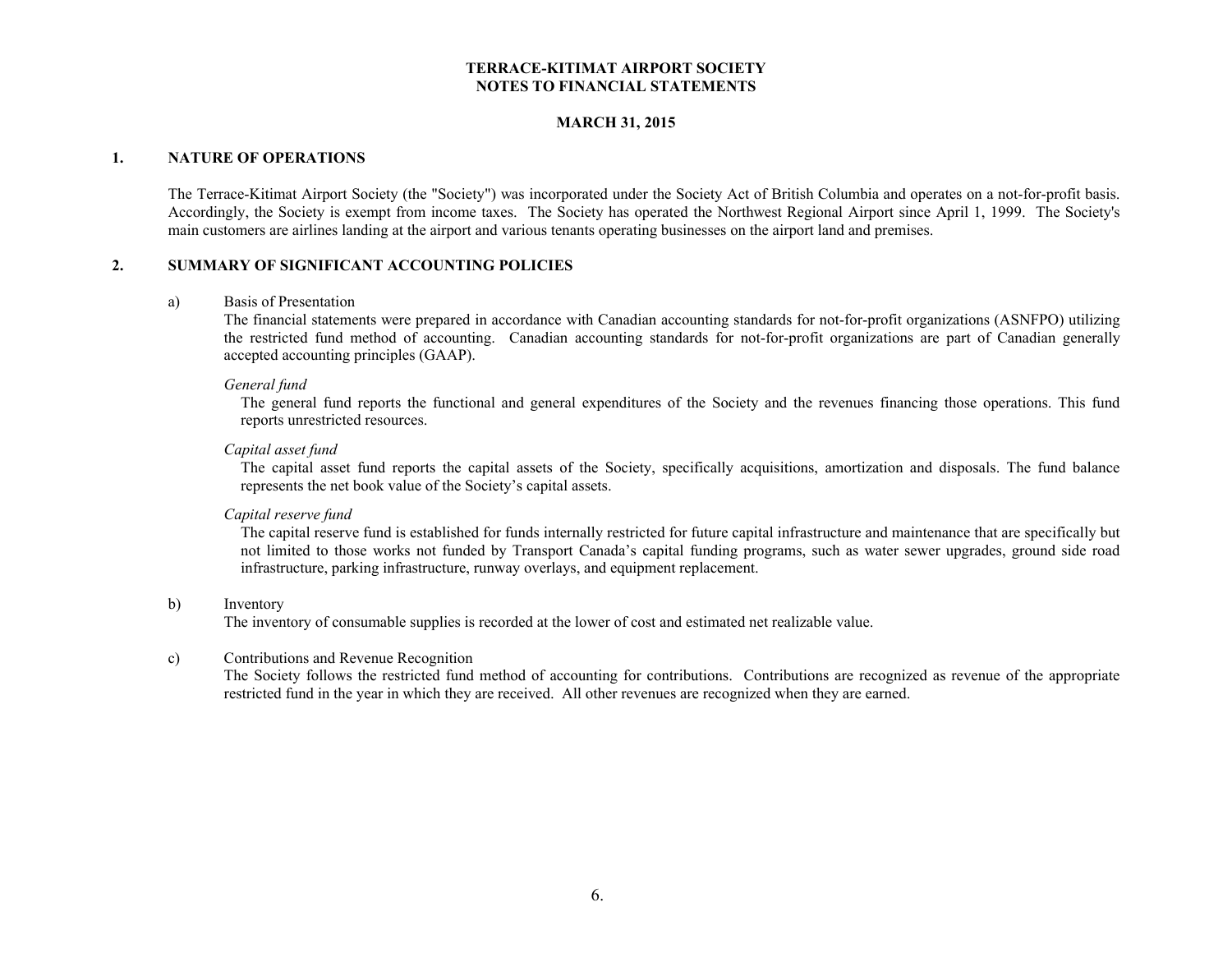## **MARCH 31, 2015**

### **2. SUMMARY OF SIGNIFICANT ACCOUNTING POLICIES (continued)**

d) Long-lived Assets

Long-lived assets are reviewed for impairment whenever changes in circumstances indicate that the carrying amount of an asset may not be recoverable. For purposes of evaluating the recoverability of long-lived assets, the recoverability test is performed using undiscounted net cash flows estimated to be generated by the assets.

#### e) Property, Plant and Equipment

Property, plant and equipment is stated at cost or deemed cost less accumulated amortization. Contributed capital assets are recorded at fair value at the date of contribution. Property, plant and equipment is amortized over its estimated useful life at the following rates and methods:

| <b>Buildings</b>                | - 3% to 10% per annum straight line |
|---------------------------------|-------------------------------------|
| Paving                          | - 7% per annum straight line        |
| Mobile and automotive equipment | - 5% to 10% per annum straight line |
| Office furniture and equipment  | - 10% per annum straight line       |
| Aircraft landing aids           | - 10% per annum straight line       |
| Shop equipment                  | - 10% per annum straight line       |
| Computer equipment and software | - 33% per annum straight line       |

In the year of acquisition, amortization is recorded at one-half of the above annual rates.

Property, plant and equipment is reviewed for impairment whenever events or changes in circumstances indicate that the carrying value of an asset may not be recoverable and exceed its fair value.

#### f) Financial Instruments

#### *Measurement of financal instruments*

The Society initially measures its financial assets and financial liabilities at fair value, except for certain related party transactions that are measured at the carrying amount or exchange amount, as appropriate.

The Society subsequently measures all its financial assets and financial liabilities at cost or amortized cost, except for investments in equity instruments that are quoted in an active market, which are measured at fair value. Changes in fair value of these financial instruments are recognized in net income.

Financial assets measured at amortized cost on a straight-line basis include cash, short-term investments, and accounts receivable.

Financial liabilities measured at amortized cost on a straight-line basis include accounts payable.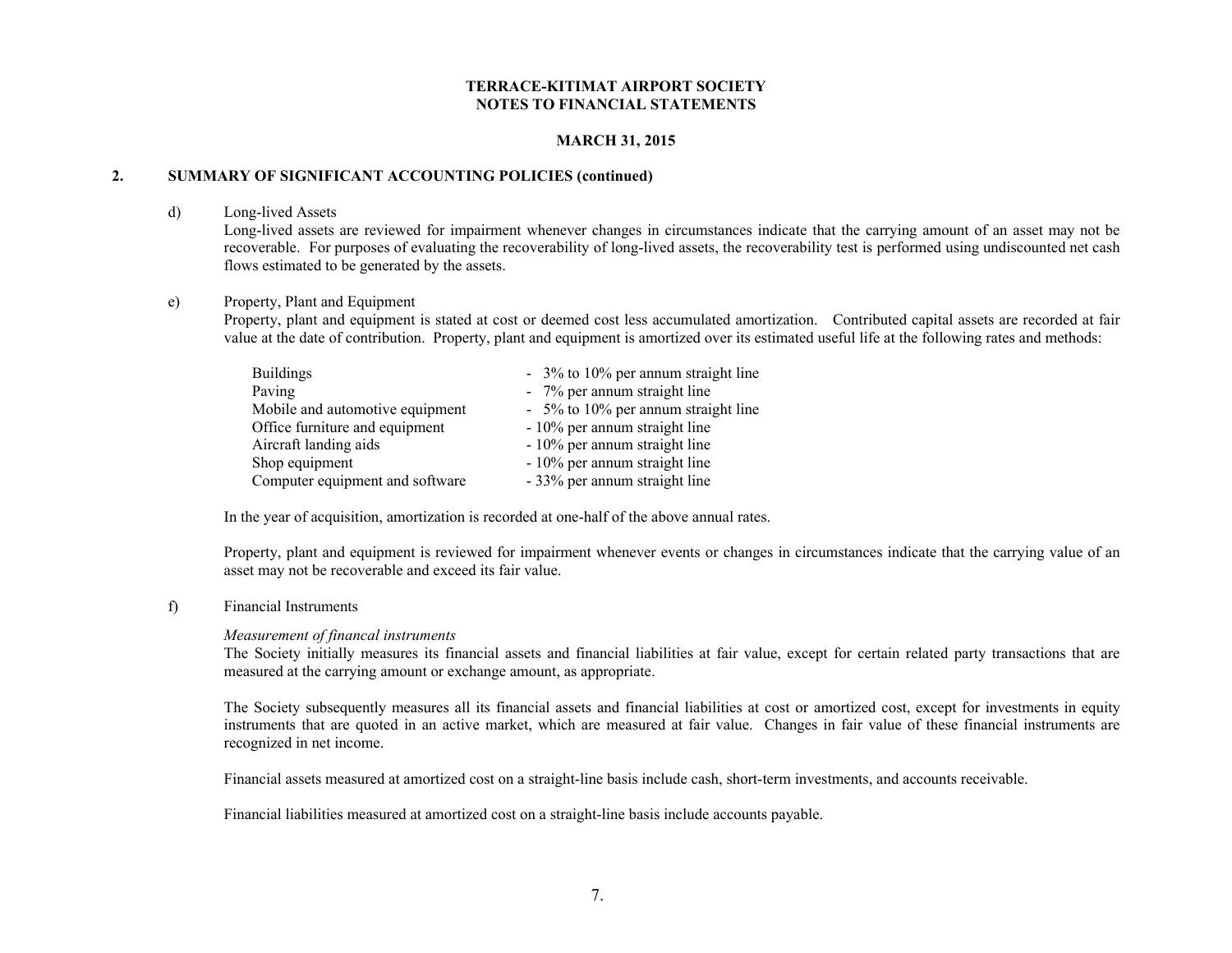## **MARCH 31, 2015**

### **2. SUMMARY OF SIGNIFICANT ACCOUNTING POLICIES (continued)**

#### f) Financial Instruments (continued)

#### *Impairment*

Financial assets measured at cost are tested for impairment when there are indicators of impairment. The amount of the write-down is recognized in net income. The previously recognized impairment loss may be reversed to the extent of the improvement, directly or by adjusting the allowance account, provided it is no greater than the amount that would have been reported at the date of the reversal had the impairment not been recognized previously. The amount of the reversal is recognized in net income.

#### *Transaction costs*

The Society's transaction costs related to financial instruments that will be subsequently measured at fair value are recognized in net income in the period incurred. The carrying amount of the financial instruments that will not be subsequently measured at fair value is adjusted for transaction costs directly attributable to the origination, issuance or assumption of these instruments.

#### g) Use of estimates

The preparation of financial statements in conformity with Canadian accounting standards for not-for-profit organizations requires management to make estimates and assumptions that affect the reported amount of assets and liabilities, disclosure of contingent assets and liabilities at the date of the financial statements and the reported amounts of revenues and expenses during the period. Such estimates are periodically reviewed and any adjustments necessary are reported in earnings in the period in which they become known. Actual results could differ from these estimates.

#### h) Income taxes

The Society is exempt from federal and provincial income taxes as well as capital tax.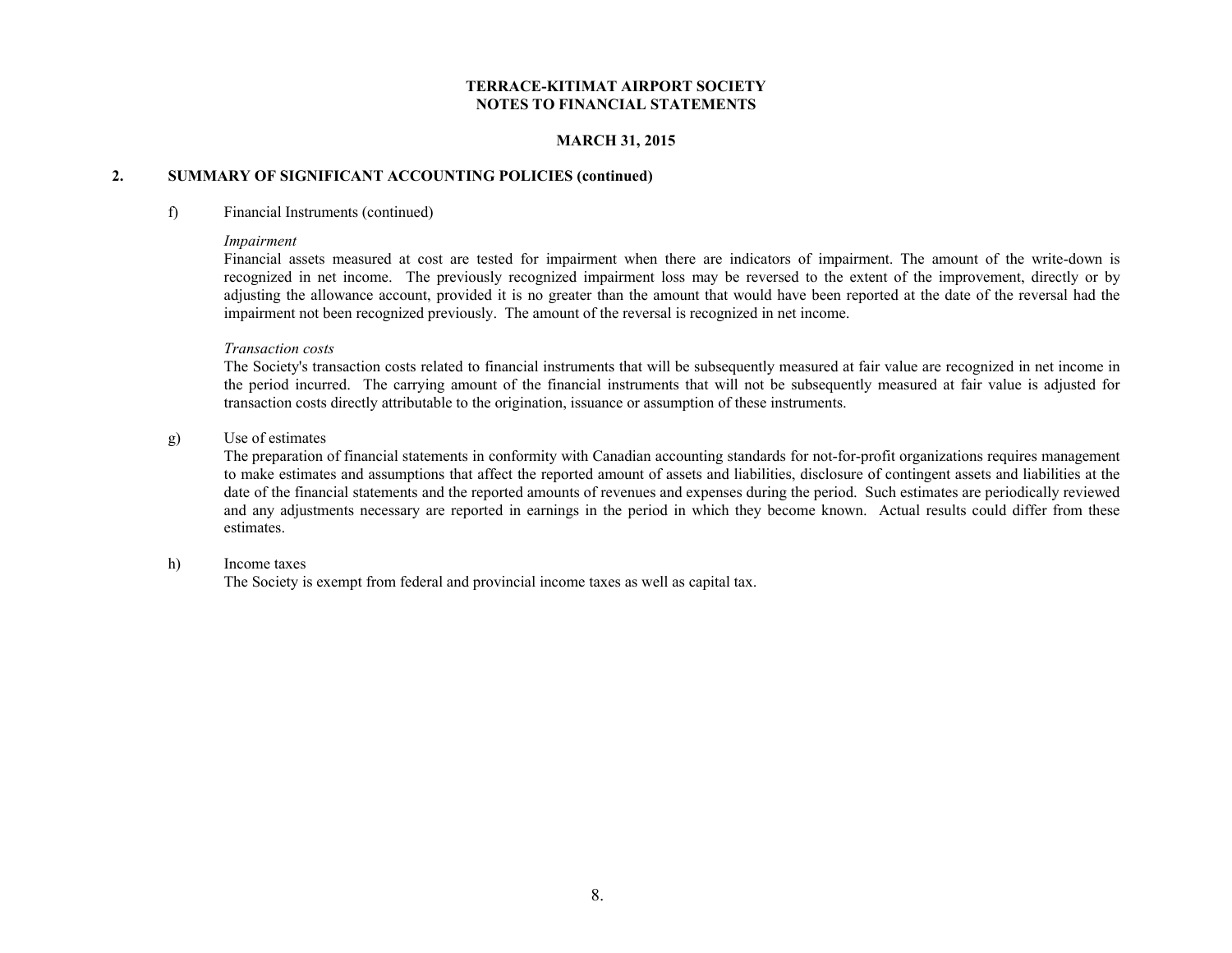### **MARCH 31, 2015**

## **3. PROPERTY, PLANT AND EQUIPMENT**

|                                 | Cost         | Accumulated  | 2015            | 2014                                 |
|---------------------------------|--------------|--------------|-----------------|--------------------------------------|
|                                 |              | Amortization |                 | <b>Net book value</b> Net book value |
| Land                            | \$1,926,004  | -S           | 1,926,004<br>\$ | 1,926,004<br>S.                      |
| <b>Buildings</b>                | 8,580,647    | 2,340,523    | 6,240,124       | 5,456,668                            |
| Paving                          | 12,620,455   | 8,829,120    | 3,791,335       | 2,312,332                            |
| Mobile and automotive equipment | 2,652,299    | 1,752,282    | 900,017         | 1,037,669                            |
| Office furniture and equipment  | 33,861       | 29,039       | 4.822           | 5,565                                |
| Aircraft landing aids           | 3,558,848    | 728,327      | 2,830,521       | 74,729                               |
| Shop equipment                  | 563,047      | 331,014      | 232,033         | 181,508                              |
| Computer equipment and software | 132,615      | 109,567      | 23,048          | 31,907                               |
|                                 | \$30,067,776 | \$14,119,872 | \$15,947,904    | \$11,026,382                         |

During the year, the Society received \$2,679,072 (2014 - \$25,011) of grants for improvements and new technology, such as heavy airside mobile equipment, wildlife fencing, rehabilitation of runway pavements, airfield lighting, and electrical systems.

The Society has committed to spending \$16.5 million in an air terminal expansion, and the funding will come from government grants and bank financing.

## **4. REVOLVING DEMAND LOAN**

The Society has a Toronto-Dominion Bank line of credit available to it in the amount of \$1,500,000 which bears interest at a rate of prime less 0.1% per annum, secured by a general security agreement and first mortgage over land and buildings.

#### **5. PENSION INFORMATION**

The Society and its employees contribute to the Municipal Pension Plan (the "plan"), a jointly trusted pension plan. The Board of Trustees, representing plan members and employers is responsible for overseeing the management of the pension plan, including investment of the assets and administration of benefits. The pension plan is a multi-contributory pension plan. Basic pension benefits are defined. The plan has approximately 163,000 active contributors.

Every three years an actuarial valuation is performed to assess the financial position of the plan and the adequacy of plan funding. The most recent valuation as at December 31, 2012 indicates a deficit of \$0.8 million. The actuary does not attribute portions of the deficit to individual employers. During the year, the Society paid \$73,399 (2014 - \$63,819) for employer contributions to the plan.